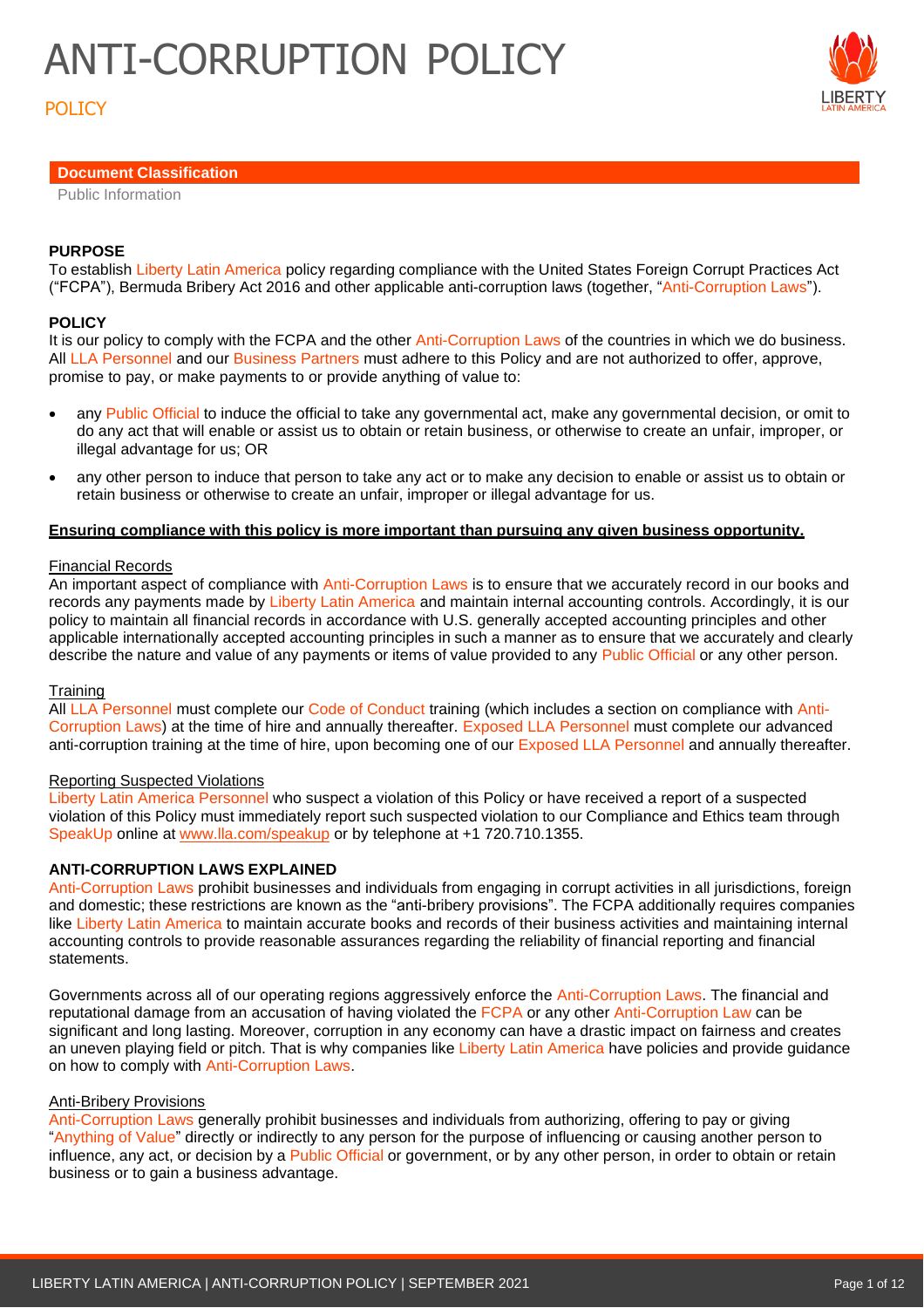

# POLICY

Actual payment or the giving of Anything of Value need not be made; merely offering Anything of Value can violate Anti-Corruption Laws. Anti-Corruption Laws also hold companies and individuals responsible for violations of Anti-Corruption Laws by any person or business acting on their behalf, such as sub-contractors, consultants or agents. The prohibited actions listed below describe activities that have the purpose of trying to influence (or cause another person to influence) an act or decision of a Public Official or any other person in order to improperly obtain or retain business or secure an improper business advantage.

## *Prohibited Actions*

We prohibit LLA Personnel and our Business Partners from offering, promising, authorizing the giving of or giving Anything of Value, directly or indirectly, to a Public Official for the purpose of:

- Influencing any act or decision of such Public Official in his or her official capacity;
- Influencing such Public Official to do or to omit to do any act in violation of the duty of such Public Official;
- Securing any improper advantage;
- Inducing such Public Official to use his or her influence with a government or elsewhere to affect or influence any act or decision to enable or assist us to obtain or retain business for itself, to direct business to another or to harm the business of another.

For example, if an employee or a Business Partner offers or agrees to provide travel or hospitality to a Public Official in the hope or expectation that it would influence the actions of that Public Official or any other Public Official, it would be a prohibited action. Even if there was no intent to influence the actions of a Public Official, we and the person making the offer could be exposed to allegations of corrupt practices under the FCPA or other Anti-Corruption Laws.

We prohibit LLA Personnel and our Business Partners from offering, promising authorizing or giving Anything of Value directly or indirectly to any person or business – including the personnel of existing or potential vendors, suppliers, customers or competitors – in order to retain business or to gain any commercial advantage.

We prohibit LLA Personnel and Business Partners from directly or indirectly offering, promising, authorizing or giving Anything of Value to any other person or entity if they have any reason to suspect that any portion thereof will be used for any prohibited action.

## **In short, we prohibit the payment of any bribes or participation in corrupt business activities.**

For example, if a Liberty Latin America employee or a Business Partner agrees to provide an internship to the nephew of an accounting firm we use knowing that the accounting firm will ask a Public Official to remove a strong competitor from a bidding shortlist for a public project or a public spectrum auction, Liberty Latin America and the individual arranging the internship could be exposed to charges of violating the FCPA and local Anti-Corruption Laws.

## *Facilitating Payments*

In the course of conducting our business, our Business Partners and we may need to make legitimate, payments to government agencies to secure authorizations, permits, licenses or user pay fees. Such payments are lawful and allowed under this Policy provided they are published in an official schedule of tariffs or fees.

In some cases, employees or contractors of government agencies may ask for additional payments not published in any official schedule to expedite the performance of routine, non-discretionary governmental action ordinarily performed by a Public Official. Under most Anti-Corruption Laws, these additional payments (known as Facilitating or Expediting Payments) are bribes.

Requests for Facilitating or Expediting Payments typically are from individuals in unusual situations and include either an offer to help with a minor problem or a threat that more significant harm will take place unless the payments is made. Some examples include:

• an offer to receive or to speed up a service for which the payer has legal entitlement and over which the Public Official has no discretion such as obtaining the release of goods from customs or entry into a country with a valid passport and visa;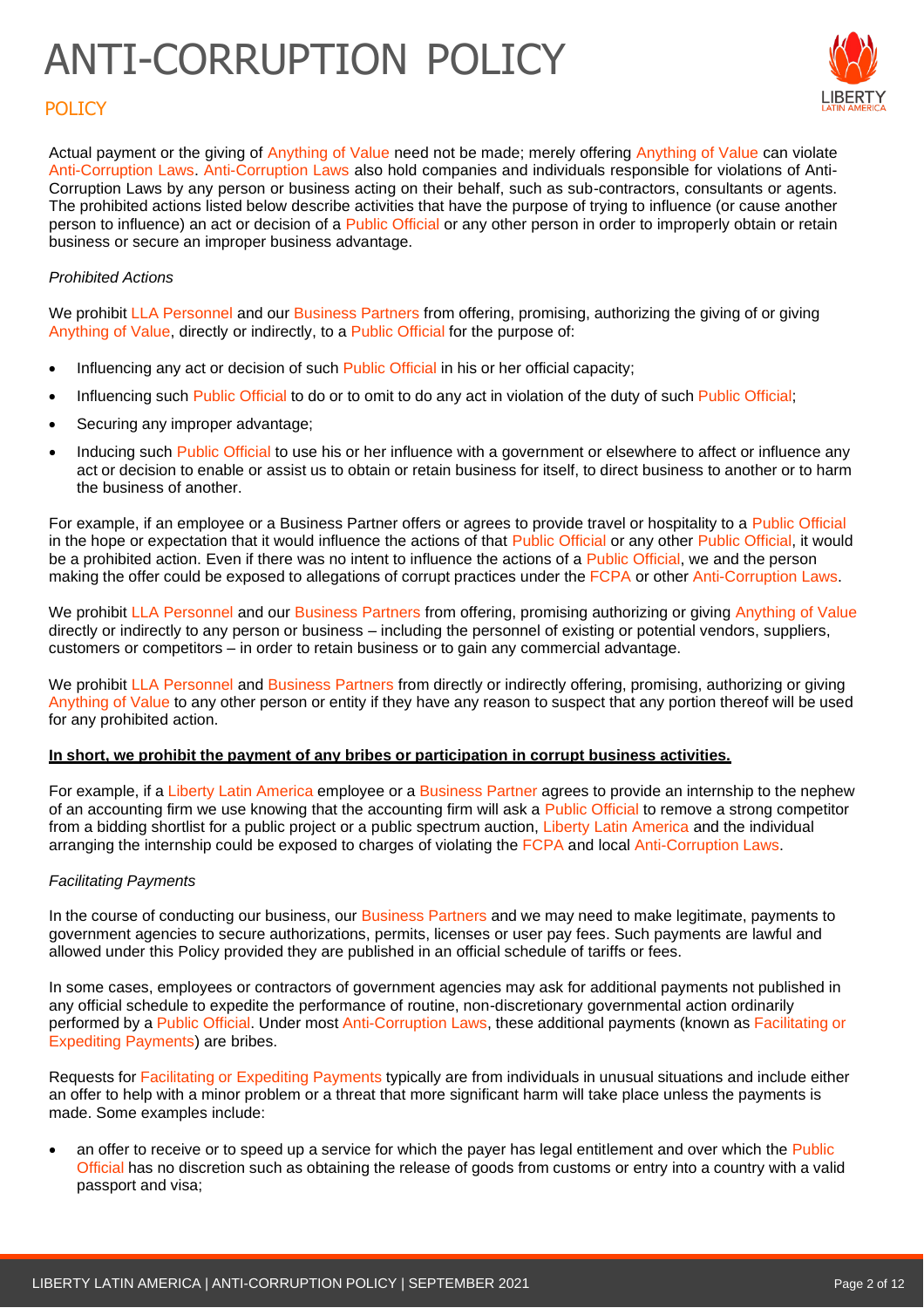

# **POLICY**

- an offer to induce a Public Official to make an improper exception to a ministerial act such as modifying public records, to overlook a minor violation of a regulation (such as incomplete paperwork) or to not issue something like a noncompliance order;
- an offer to provide improper preferential treatment such as priority handling in customs approvals.

**We prohibit the payment of Facilitating or Expediting Payments.** The only exceptions are (i) in any circumstance where a demand for payment is accompanied by a genuine and immediate threat to life, limb or liberty (in which case you should make the requested payment and immediately report the matter to our Compliance & Ethics team); and (ii) in highly exceptional circumstances pre-approved by the Compliance & Ethics team.

In those rare circumstances where we make any Facilitating or Expediting Payment, we must record the payments accurately in our books and records. In such cases, please work with the Compliance & Ethics team who will contact the local and corporate finance and accounting resources to ensure that we record the Facilitating or Expediting Payment properly and that we retain any and all records of the transaction.

### *Gifts, Meals, Hospitality and Travel*

**We prohibit LLA Personnel from providing gifts, meals, hospitality, travel or other business courtesies above a nominal amount to a Public Official.** There are very limited exceptions set forth in our Business Courtesies Policy.

### *Political Contributions*

#### **We prohibit and will not reimburse anyone for any political contribution, either direct (such as a direct monetary contribution) or in-kind (such as providing services for a political party or purpose).**

### *Charitable Contributions*

Requests for a charitable contribution may involve payment of funds, use of employee time or Liberty Latin America resources. While we encourage charitable contributions to legitimate charitable organizations, we must ensure that any charitable contribution first meets the following criteria:

- The charitable organization is focused on LLA's Corporate Social Responsibility pillars: Learning, Environment, Access and Disaster Relief;
- The charitable organization spends more than 75% of its proceeds on direct charitable purposes; and
- The charitable organization shares Liberty Latin America's core values.

Liberty Latin America must review requests for charitable contributions to determine if: (i) the request originates from or will directly or indirectly benefit a third party with whom Liberty Latin America has direct or indirect relationship; and (ii) to ensure that the requested contribution is not disguised to confer a personal benefit on a Public Official or cannot otherwise be perceived to be a source of direct or indirect corruption. For these reasons, it is our policy that:

- Employees must receive pre-approval for any charitable contribution in accordance with our Charitable Contribution Guidelines;
- We make contributions only to bona fide charitable organizations whose mission and effectiveness we can verify in advance;
- Charitable contributions must never be promised or made as part of an exchange of favors with any Public Official or third party even if the recipient of the charitable contribution is a *bona fide* charitable organization;
- We will not, under any circumstances, make charitable contributions in cash, or to personal bank accounts of individuals or unrelated entities claiming to represent or have an affiliation with the intended charitable organization recipient; and
- We will record all charitable contributions in our books and records using the appropriate accounting entries.

We prefer that charitable contributions be made using a Liberty Latin America check, by wire or by electronic funds transfer. If the charity cannot accept contributions through these methods, Charitable contributions up to \$1,000 USD (if properly approved under the Charitable Contribution Guidelines) may be made using a Liberty Latin America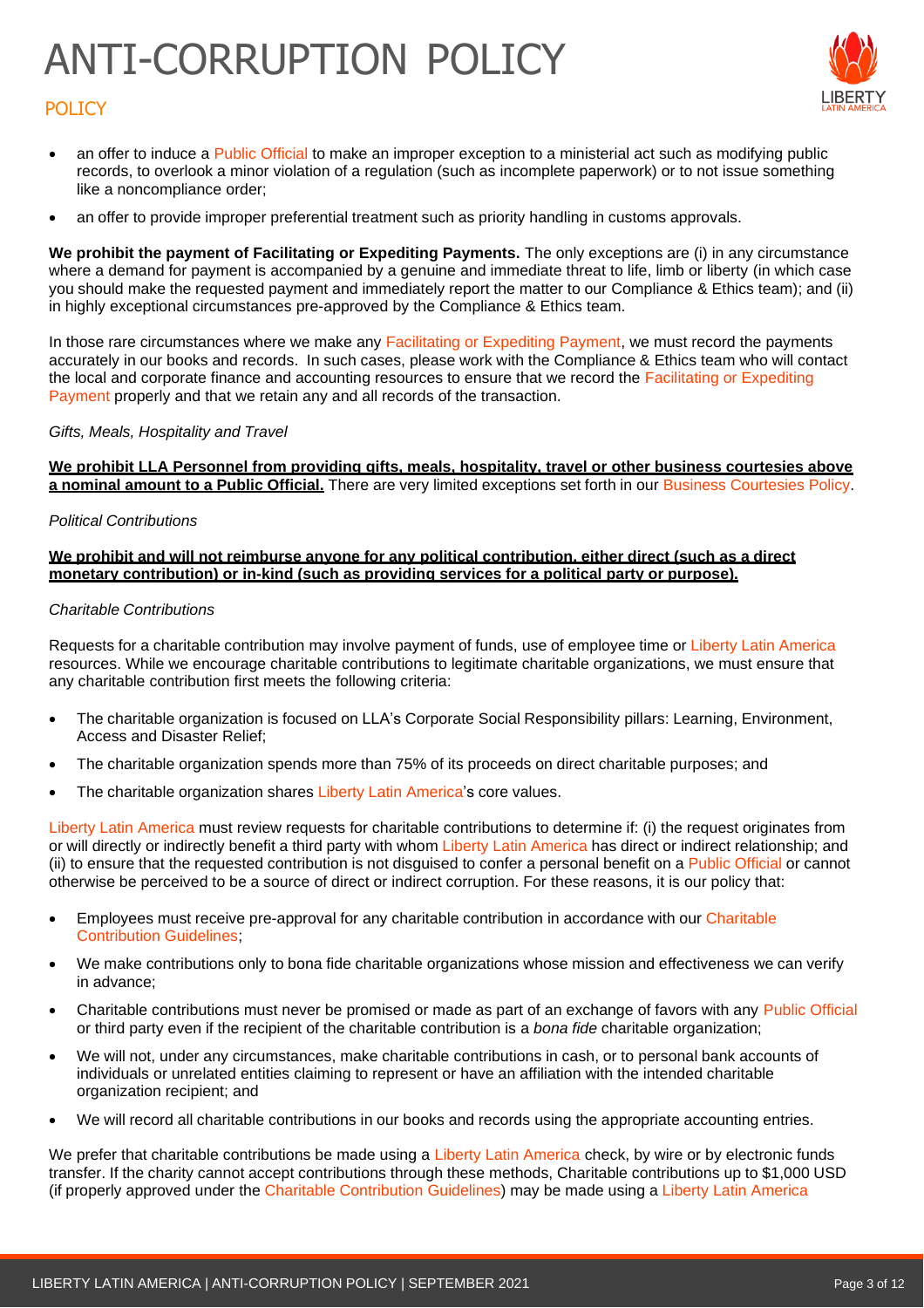

# **POLICY**

purchase card. All charitable contributions in excess of \$1,000 USD must be made by Liberty Latin America check, wire or electronic funds transfer.

We prohibit reimbursement for any charitable contributions made with personal funds (in other words, if you make a charitable contribution using personal funds, you cannot seek reimbursement from Liberty Latin America). If you have any questions about charitable contributions, please contact our Compliance & Ethics team.

### *Sponsorships*

Like charitable contributions, Sponsorships may involve payment of funds, use of employee time or Liberty Latin America resources. The Compliance and Ethics team must review and approve all sponsorships in accordance with our Sponsorship Guidelines.

### **ACCOUNTING PROVISIONS**

The accounting provisions of the FCPA and other Anti-Corruption Laws require companies like Liberty Latin America to properly record all transactions and dispositions of assets and to devise and maintain a system of internal accounting controls to monitor the execution of transactions and to ensure the proper recording of all such transactions.

The accounting provisions apply not just to our U.S. operations, but also to all our subsidiaries and affiliates, wherever located. In order to comply with the accounting provisions, we must maintain (i) adequate internal accounting standards and controls to provide reasonable assurances regarding the reliability of financial reporting and financial statements, and (ii) books and records which, in reasonable detail, accurately and fairly reflect the transactions and dispositions of assets of Liberty Latin America.

Our books and records must, in reasonable detail, accurately reflect all of our transactions and our transactions must:

- Be executed in accordance with management's authorization (as defined by our policies and guidelines);
- Be transparent containing documentation that clearly supports each transaction and includes a detailed description of the business purpose (examples of documentation include vendor receipts, itemized credit card receipts, supplier invoices or lists of attendees and recipients);
- Be recorded in a manner that permits the preparation of financial statements in accordance with applicable standards (most notably Generally Accepted Accounting Principles (GAAP));
- Maintain accountability of assets; and
- Be recorded in accounts that are reconciled to underlying details at reasonable intervals.

## **CORRUPTION RED FLAGS**

The following examples, which are non-exhaustive, are "**Red Flags**" that should raise concerns about possible corrupt activities that could violate Anti-Corruption Laws. If you see or become aware of any one or more of the following **Red Flags** in connection with any Liberty Latin America business or transaction, you must immediately notify the Compliance & Ethics team:

- $\triangleright$  Requests for payments to a numbered account
- $\triangleright$  Requests for payments to be made
	- o In a country other than where the services are to be performed or equipment to be delivered, or
	- o In cash, or
	- $\circ$  In a currency other than that used in the country where the services re to be performed, where the equipment is to be delivered or where the intended recipient is legally based
- ➢ Unusually high fees, commissions or retainers
- $\triangleright$  History of corruption in the country
- $\triangleright$  Questionable reputation of or known concerns about an agent, consultant, subcontractor or vendor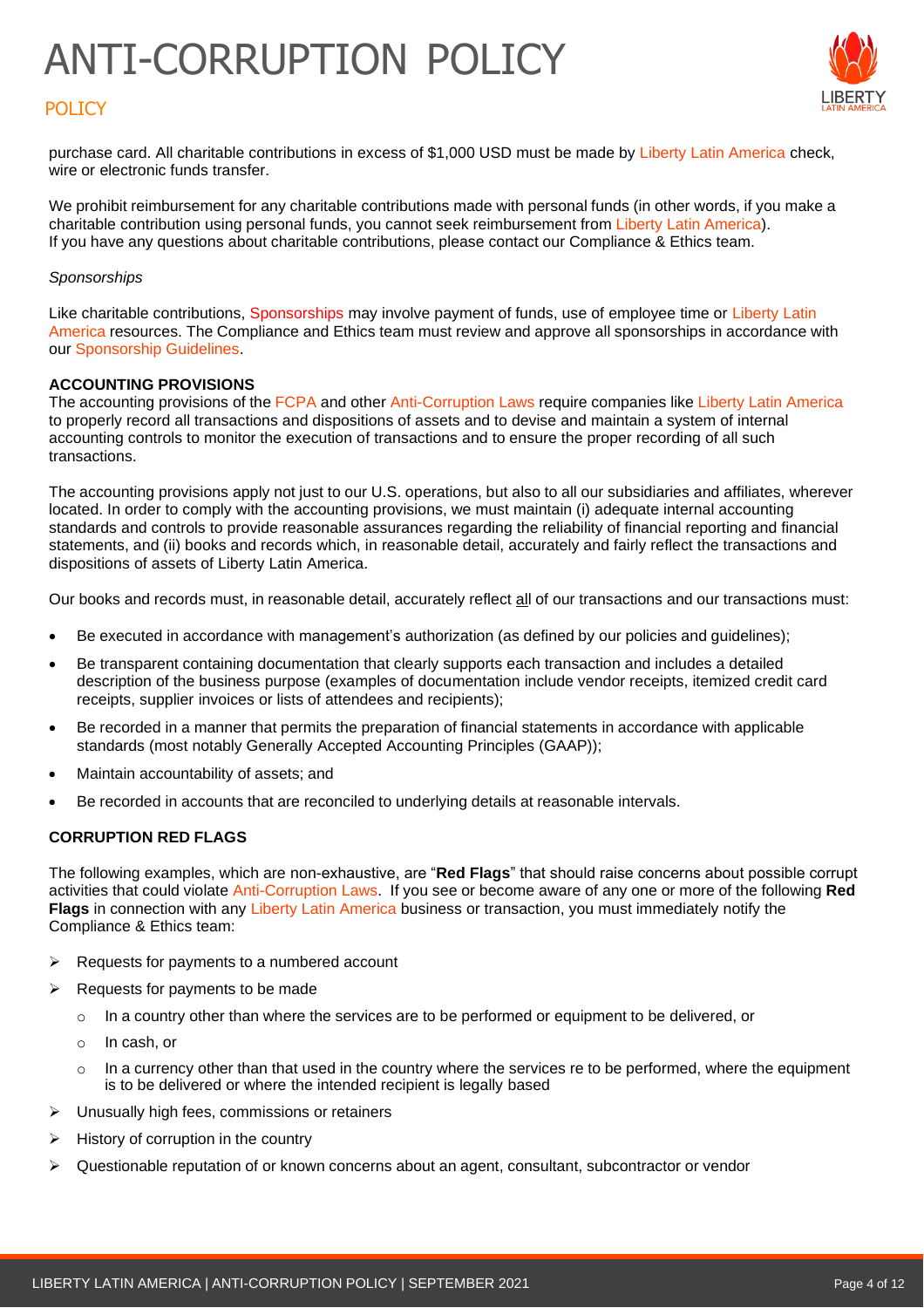



- ➢ A Business Partner that refuses to complete our due diligence questionnaire or that refuses to cooperate in advanced due diligence inquiries
- ➢ Refusal by a Business Partner to agree in writing not to engage in corrupt payments and to accept that violation of such an obligation will result in termination of the relationship for cause or default
- ➢ Lack of transparency in or submitting false financial records
- ➢ Inflated or unusual invoices or requests for payments
- ➢ Lack of detail regarding activities with or costs concerning dealings with Public Officials or government agencies
- ➢ Known or suspected relationships between a Business Partner and Public Officials
- ➢ A Business Partner's apparent lack of qualifications or resources necessary to perform the work for which we hired them
- ➢ Inability of the Business Partner to describe work performed for us
- ➢ Request from a Business Partner or a Public Official to offer an internship, employment or other position to a family member of a Public Official
- ➢ Recommendation or requirement from a Public Official for us to engage a specific Business Partner
- ➢ Heavy reliance by a Business Partner on political or government contacts as opposed to knowledgeable staff, demonstrated capability and proper investment of time and resources to perform work
- ➢ A Business Partner that wants to keep the relationship with us secret or concealed

### Red Flags for Books and Records Violations

- ➢ Vague, non-specific description for payments made in booking entries
- ➢ Documents that conceal the true identity of a Business Partner
- $\triangleright$  Payment descriptions that do not correspond to the proper booking entry or account
- ➢ Existence of general purpose or miscellaneous accounts that can be used to hide improper payments
- $\triangleright$  Existence of high value, high volume or undocumented petty cash accounts
- ➢ Existence of or strong suggestions of a second set of books
- $\triangleright$  Over-invoicing or fake invoices
- ➢ Unrecorded accounts or transactions
- ➢ Travel and expense reimbursement requests that lack or have incomplete information to support requested reimbursements
- ➢ Submission of false or inaccurate expense reimbursement requests
- ➢ Consistent, regular or material misstatements or improper classifications (e.g., recording payments to the wrong payee)
- $\triangleright$  Invoices that improperly list prices or quantities of goods or services actually delivered
- ➢ Invoices that are incomplete or lack supporting documentation

## **DUE DILIGENCE ON LIBERTY LATIN AMERICA BUSINESS PARTNERS**

When we engage a Business Partner or Third Party Intermediary, enter into a joint venture or teaming arrangement, or seek to acquire another company or business, we must demonstrate and ensure through proper due diligence that these parties are legitimate and trustworthy enterprises that demonstrate a commitment to complying with Anti-Corruption Laws and this Policy.

The due diligence that we perform will be proportionate to the risk of potential corruption, will be conducted prior to entering into any business arrangement and in cases where we engage with a Business Partner or other third party for terms longer than a year will be updated at least annually. Further, where our due diligence notes any concerns we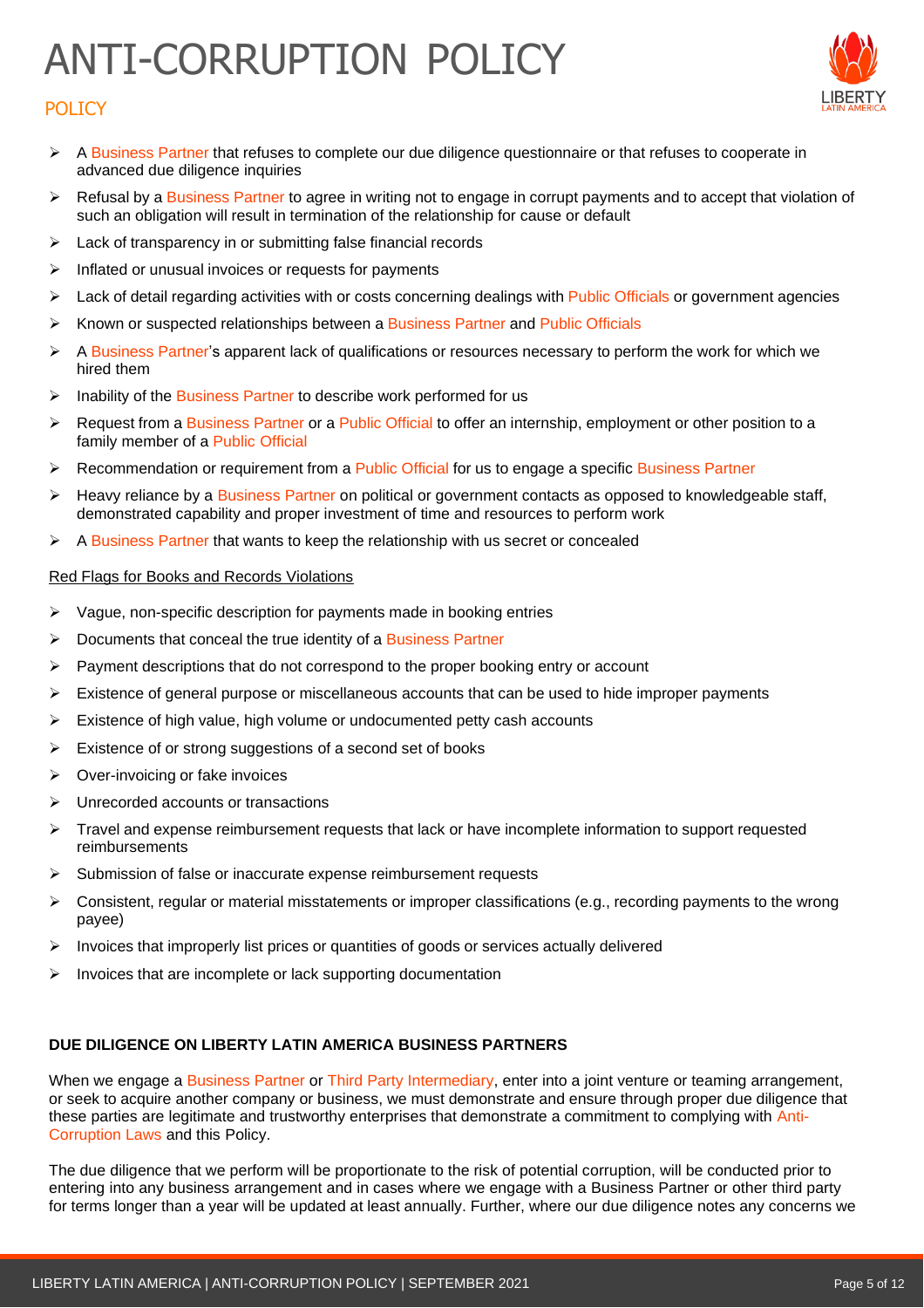# POLICY



should investigate those concerns and walk away from the proposed business arrangement if the concerns are significant.

Third Party Intermediaries (Business Development Consultants, Commercial Agents, Sponsors, Political Advocates and Lobbyists)

#### **Without exception, every Third Party Intermediary engaged by or working for us must undergo enhanced due diligence (performed and approved by our Compliance & Ethics team) and execute our Consultant Engagement Agreement before work begins or we make any payments.**

Each Third Party Intermediary must agree to follow this Policy and must regularly certify compliance with this Policy and the Anti-Corruption Laws.

We also require each Third Party Intermediary and any personnel working, either directly or indirectly, for us must receive regular and appropriate anti-corruption compliance training. If the Third Party Intermediary does not regularly provide such training, our Compliance & Ethics team will provide such training at a reasonable cost.

#### **Joint Venture Partners**

We may face liability for any corrupt activities conducted by our joint venture partners or entities in which we are a partner with other third parties. Accordingly, all joint venture entities in which we have a majority interest or which are otherwise managed or controlled by us, must follow this Policy. Joint venture entities in which we own less than a majority share or which we do not control or manage must implement a policy equivalent to this Policy.

All joint venture partners must agree to follow this Policy and must regularly certify compliance with this Policy and the Anti-Corruption Laws.

We require each joint venture entity in which we own less than a majority share or which we do not control or manage receive regular and appropriate anti-corruption compliance training. If the joint venture entity does not regularly provide such training, our Compliance & Ethics team will provide such training at a reasonable cost.

#### Vendors, Contractors, Subcontractors, Suppliers, Consultants and Others

Without exception, all vendors, contractors, subcontractors, suppliers, consultants and other third parties engaged by or working on behalf of Liberty Latin America must be reviewed and approved through our Procurement process before we process any payments.

All written agreements with any vendors, contractors, subcontractors, suppliers, consultants and other third parties engaged by or working on behalf of Liberty Latin America must include our Anti-Corruption Language for Third Party Contracts (attached to this Policy as **Addendum B**). We may also require certain vendors, contractors, subcontractors, suppliers, consultants and other third parties engaged by or working on behalf of us to receive regular and appropriate anti-corruption compliance training and to regularly certify compliance with this Policy and the Anti-Corruption Laws.

## Mergers and Acquisitions

Without exception, all companies, entities or other parties whom we seek to acquire wholly or partially through a merger, acquisition or other business combination must undergo appropriate due diligence based on the risks presented. Our Head of Compliance & Ethics and our Chief Legal Officer must review and approve any due diligence performed on any potential merger or acquisition target.

#### Clients or Customers

We may require certain material clients or customers to undergo appropriate due diligence based on the risks presented. Our Head of Compliance & Ethics and our Chief Legal Officer must review all agreements or transactions with any public or governmental agency or Public Official.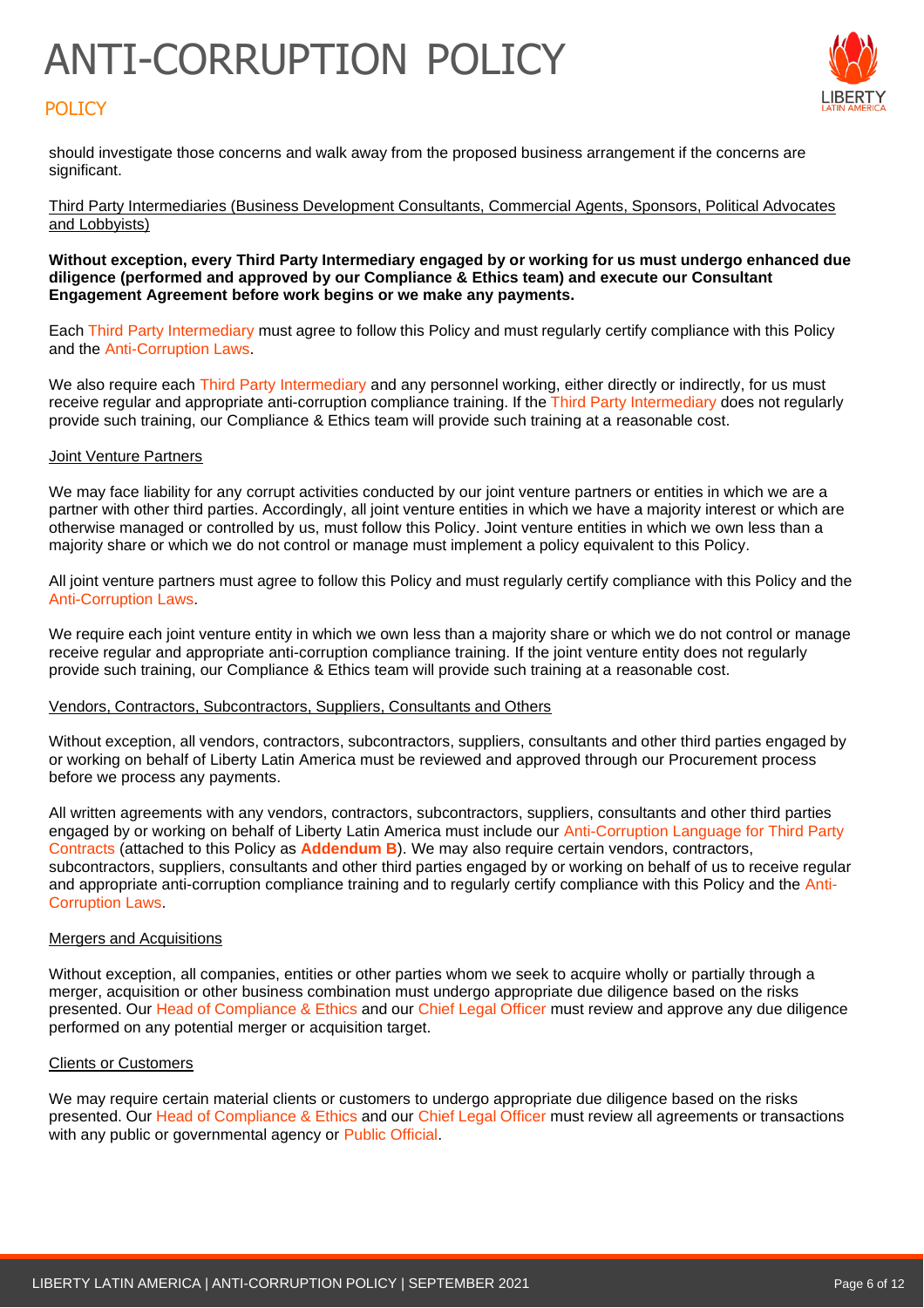# POLICY



## Concessions/VIP Plans

Without exception, our Head of Compliance & Ethics must review and approve, in advance, all Concessions or VIP plans involving any Public Official. All Concessions or VIP Plans must follow our Concessions Guidelines.

#### **CORRUPTION MITIGATION PLANS**

From time to time and depending on a number of factors such as the type of work, the location of the work, the dollar amounts involved, whether interactions with Public Officials will occur, the duration of the work and other relevant factors, the Compliance & Ethics team may require individuals responsible for a certain project, client account or business opportunity to implement a Corruption Mitigation Plan. The Corruption Mitigation Plan will set forth certain controls and requirements to mitigate corruption risk. The Compliance & Ethics team will monitor compliance with each Corruption Mitigation Plan.

### **TRAINING**

All employees will receive basic anti-corruption training through our annual Code of Conduct training and recertification process. Our advanced anti-corruption training program provides specific instruction to Exposed LLA Personnel that is appropriate to the needs and risks related to their job responsibilities. We deliver our advanced anticorruption training through web-based tools, in groups or in one-on-one sessions. Managers who hire an employee into an Exposed LLA Personnel role are responsible to work with our People team to ensure that person receives appropriate training, including our anti-corruption training. Managers are also responsible to ensure that Exposed LLA Personnel under their supervision comply with this Policy.

**Exposed LLA Personnel are responsible for understanding this Policy and the Anti-Corruption Laws, for complying with this Policy and the Anti-Corruption Laws and for reporting any actual or suspected violation of either to the Compliance & Ethics team directly or through SpeakUp.**

### **CERTIFICATIONS**

Certain Business Partners must from time to time certify in writing that they have received and understand this Policy and the Anti-Corruption Laws; that they have acted and will continue to act in compliance with this Policy and the Anti-Corruption Laws; that they are not aware of or have reported any violations of this Policy or Anti-Corruption Laws; and that they will report to our Compliance & Ethics team any suspected or actual violations of this Policy or Anti-Corruption Laws.

#### **AUDIT**

Liberty Latin America's Internal Audit and Compliance & Ethics teams will periodically audit compliance with this Policy or as requested by our Chief Legal Officer, Chief Financial Officer or the Audit Committee of our Board of Directors.

#### **REQUESTS BY PUBLIC OFFICIALS**

Any request for Liberty Latin America, any LLA Personnel or any Business Partner acting on our behalf to transfer Anything of Value to a Public Official must immediately be reported to our Compliance & Ethics team directly or through SpeakUp.

#### **QUESTIONS OR REPORTING SUSPECTED VIOLATIONS**

Please submit any questions or any observed or suspected behavior or conduct that you suspect may violate this Policy or any Anti-Corruption Laws to SpeakUp or by contacting any member of our Compliance & Ethics team. We will investigate any report of actual or suspected misconduct. We require all employees and Business Partners to cooperate in any investigation. We will consider any failure to report a violation of this Policy or any Anti-Corruption Law as a violation of this Policy. Likewise, we will consider any failure to cooperate with an investigation as a violation of this Policy.

We prohibit and will not tolerate any retaliation against anyone who submits a good faith report of an actual or suspected violation of this Policy. We will also not reprimand or punish anyone for raising legitimate questions about compliance with this Policy or Anti-Corruption Laws as part of any transaction or work.

#### **DEFINITIONS**

Anti-Corruption Laws means the FCPA and similar anti-corruption laws.

Anything of Value is a broad term that includes cash or a cash equivalent (such as a gift card); discounts, gifts, hospitality, meals, drinks travel, lodging or entertainment; use of supplies, materials, facilities or equipment; insurance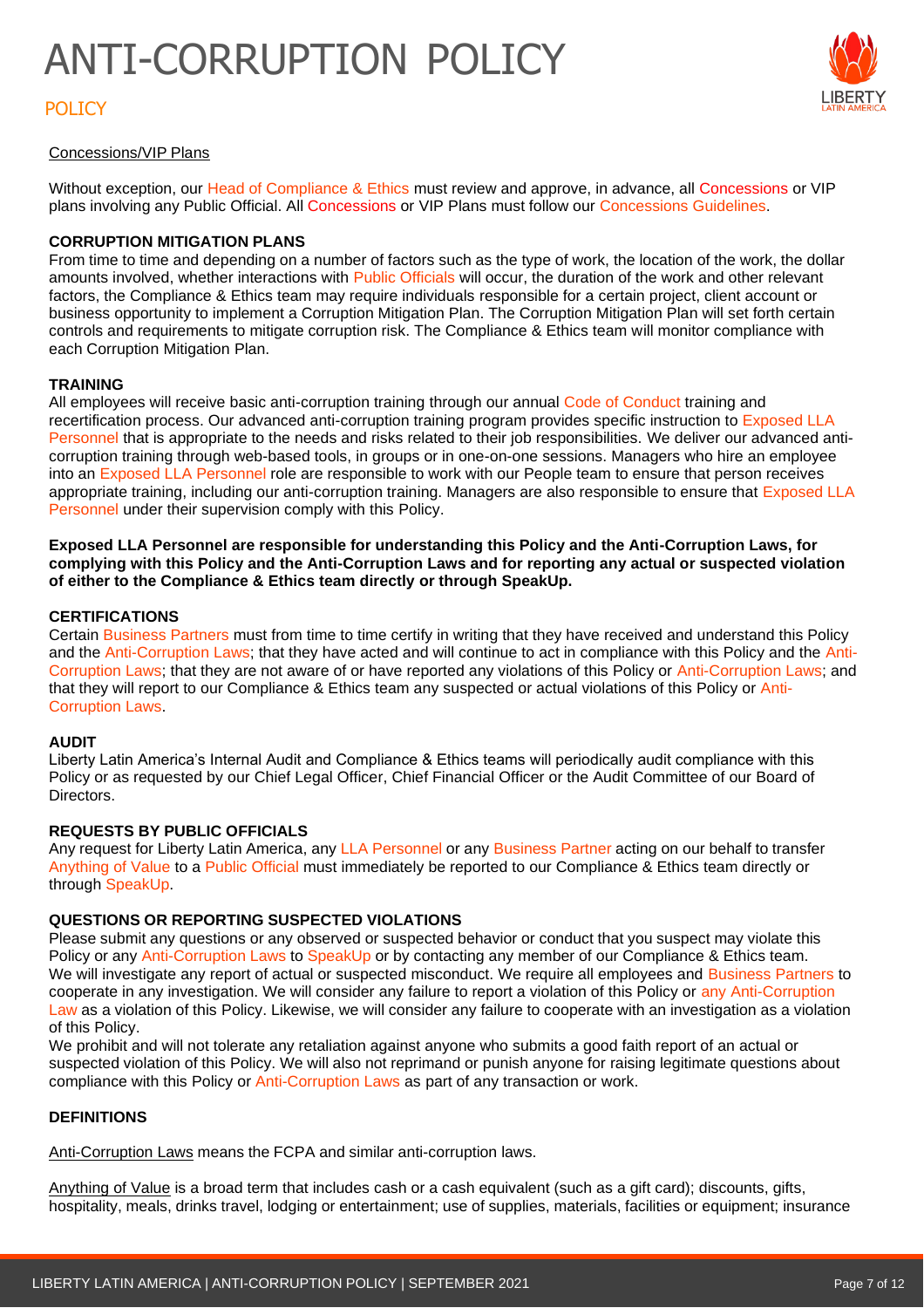

# **POLICY**

benefits; investment opportunities; free or discounted services or equipment; employment, contracts or the promise of future employment or contracts; or political or charitable contributions. The perception of the recipient and the subjective valuation of the thing offered, promised or provided are key in determining whether the thing offered, promised or provided has value.

Business Partner means any third party company, limited liability entity, partnership or other legal entity or individual with whom Liberty Latin America contracts, transacts or otherwise does business.

Chief Legal Officer means that Liberty Latin America employee designated by the Liberty Latin America Board of Directors and Chief Executive Officer to serve as the chief legal officer for Liberty Latin America.

Code of Conduct means the Liberty Latin America Code of Conduct located [here.](https://www.lla.com/code-conduct)

Concessions is the term used when LLA provides technology, products or services to customers (including residential and B2B), employees, or 'VIPs' at a discount or for free. For more information, please review LLA's Concessions Guidelines.

#### Exposed LLA Personnel means:

- any director, or officer of a Liberty Latin America company, affiliate, subsidiary or majority owned or Liberty Latin America controlled joint venture:
- any LLA Personnel with an LLA global job code level of [12] or higher;
- any LLA Personnel employed in the Legal, Regulatory, Procurement, Finance, Accounting, Communications, Investor Relations, Sales / Business Development or Contracts departments or functions;
- any other employee whose job duties may place him or her in a position to encounter or detect potential violations of Anti-Corruption Laws.

Facilitating or Expediting Payments means any payment to a Public Official that are relatively small in value and made to expedite or secure the performance of routine, non-discretionary governmental action ordinarily performed by a Public Official and to which Liberty Latin America or LLA Personnel would otherwise be entitled.

FCPA means the United States Foreign Corrupt Practices Act of 1977 and any amendments thereto.

Head of Compliance & Ethics means that Liberty Latin America employee designated by the Audit Committee of the Liberty Latin America Board of Directors to serve as the chief compliance and ethics officer for Liberty Latin America.

Liberty Latin America or LLA means Liberty Latin America Ltd. and all of its affiliates, subsidiaries, and majority owned or controlled joint ventures or similar arrangements worldwide.

LLA Personnel means all directors, officers, employees and contingent personnel of Liberty Latin America.

Public Official means all officials, officers, employees, representatives and other persons acting as or on behalf of any:

- Government, including federal, national and provincial governments, local or municipal governments, tribal, aboriginal, sectarian or community councils;
- Political parties or candidates for office;
- Administrative and judicial bodies, ministries, boards, commissions, councils, agencies, and other government bodies (such as courts, utility regulators or environmental protection agencies);
- Government-owned or controlled enterprises or companies (such as development corporations, state-owned telecommunications or production companies, or other corporations and entities over which a government exercises direction or control);
- Publicly or government owned or funded organizations (such as the World Bank, Organization of American states or CANTO).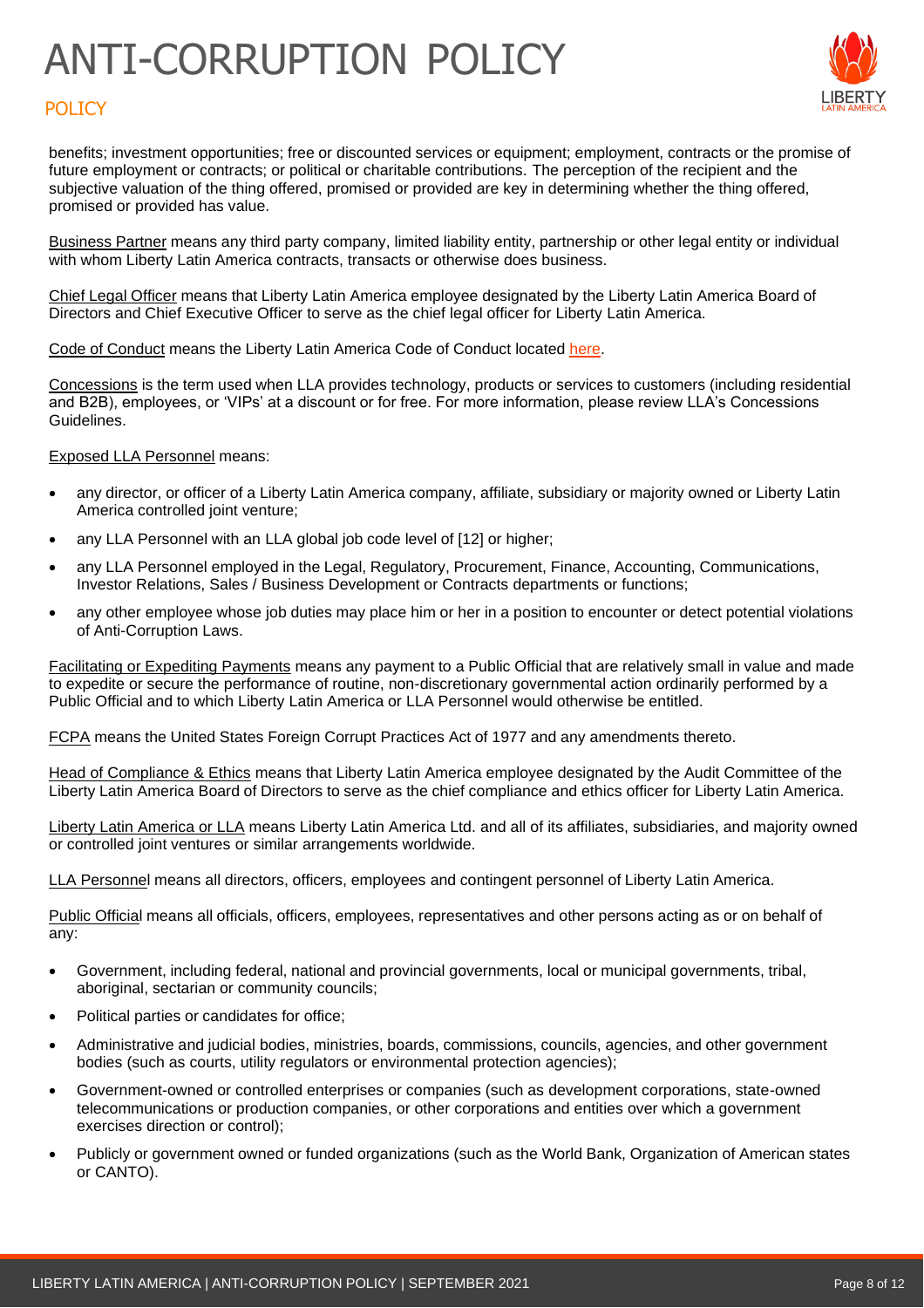

# **POLICY**

The FCPA and other Anti-Corruption Laws treat bribery involving a close relative (spouses, significant others, sons and daughters and other close family members) of a *Public Official* the same as bribing the *Public Official*.

Sponsorship means any proposed contribution by LLA to support an initiative or activity of a third party in which we provide financial support, donations of equipment, services or personnel in exchange for recognition of, promotion of or display or sales space for our brand(s) or any other benefit to us. Sponsorships can include arrangements with companies, governments or government agencies or individuals (such as athletes). For more information, please review LLA's Sponsorship Guidelines.

Third Party Intermediary means any business development consultants, commercial agents, contractors, sponsors, political advocates, lobbyists or other persons or entities retained to assist us in developing business, seeking regulatory or legal reform, interacting with Public Officials or otherwise representing the interests of Liberty Latin America to Public Officials.

### **DISCIPLINE**

We take any violation of this Policy (or any other Liberty Latin America Policy or the Code of Conduct) very seriously. Violators may be subject to disciplinary sanctions up to and including termination. In addition, individuals may be subject to incarceration, or fines if prosecuted by law enforcement authorities for breaches of Anti-Corruption Laws.

#### **EXCEPTIONS**

There are no exceptions to this Policy.

### **APPLICABILITY**

This Policy applies to:

- (i) Liberty Latin America and to all LLA Personnel wherever located;
- (ii) Each joint venture or jointly-owned entity (whether a partnership, incorporated, unincorporated or consortium) (together, "joint venture entity") and to the directors, officers and employees of any joint venture entity in which Liberty Latin America has: (a) a majority ownership interest; or (b) effective or management control; and
- (iii) All Business Partners.

## **RESPONSIBILITIES**

All LLA Personnel and our Business Partners have a duty to each other and to Liberty Latin America shareholders to prevent actions or commitments that may violate this Policy or the Anti-Corruption Laws.

#### **IMPLEMEMENTATION**

Our Head of Compliance & Ethics has responsibility to implement this Policy and establish the procedures necessary to implement and monitor compliance with this Policy, including without limitation the provision and regular review and updating of our anti-corruption training. Our Head of Compliance & Ethics may report matters related to this Policy directly to the Audit Committee of our Board of Directors or thorough our Chief Legal Officer.

#### **REFERENCES**

Anti-Corruption Language for Third-Party Contracts Anti-Corruption Certification Business Courtesies Policy Sponsorship Guidelines Concessions Guidelines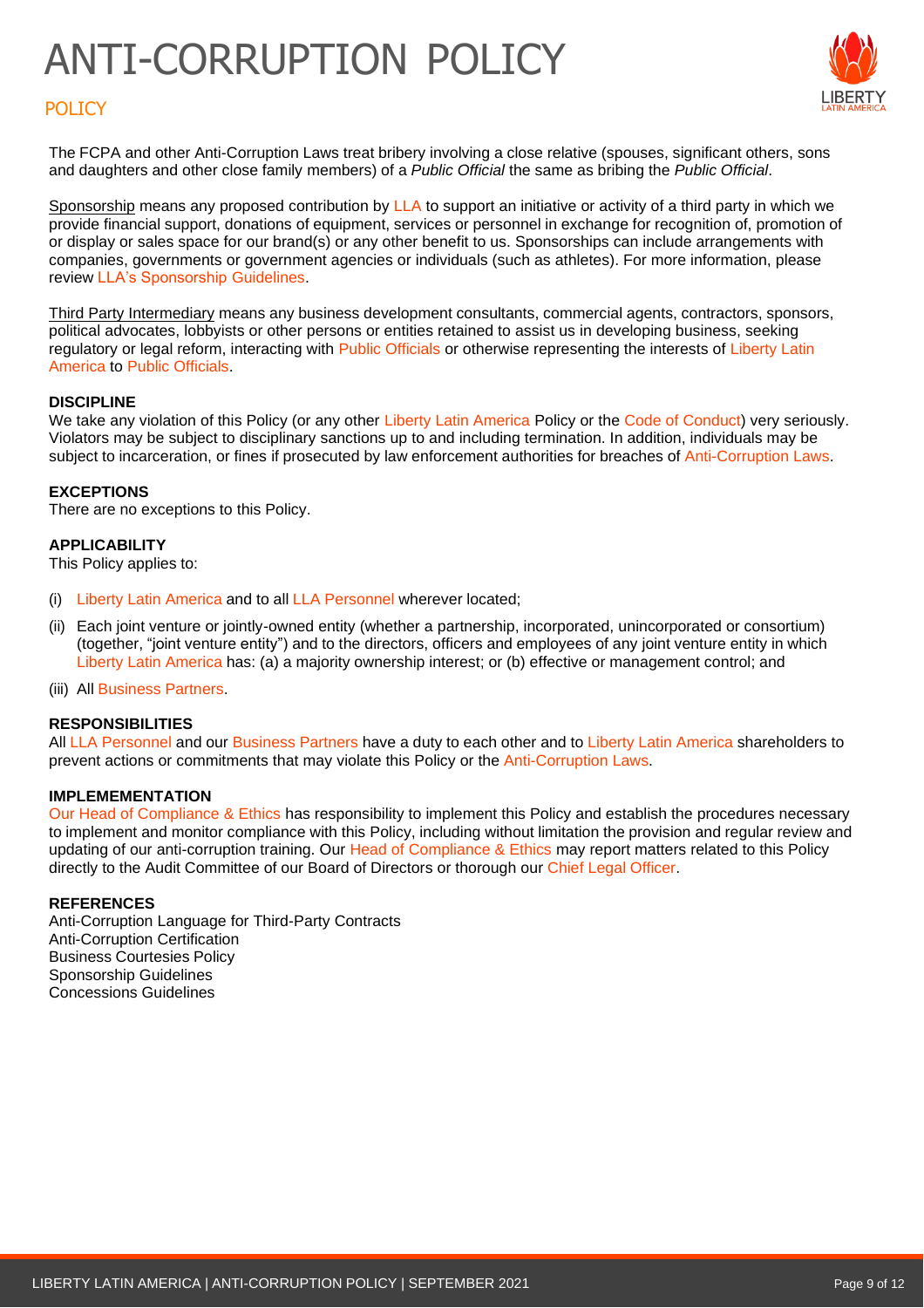

# **POLICY**

# **ANTI-CORRUPTION LANGUAGE FOR THIRD PARTY CONTRACTS**

Below are provisions that we must include in all Business Partner and third party agreements. These provisions cannot be modified or deleted without the prior approval of the appropriate member of the Legal department. *Compliance with Liberty Latin America Business Partner Code of Conduct; Anti-Corruption Laws; Training; Audit Rights and Termination*

**Liberty Latin America Business Partner Code of Conduct**. [SUPPLIER] and all of [SUPPLIER]'s affiliates, directors, officers, employees, agents, contingent workers, contractors, subcontractors, suppliers, vendors or intermediaries (together, "[SUPPLIER]'s Representatives") shall conduct business legally, ethically and in compliance with the principles set forth in the *Liberty Latin America Business Partner Code of Conduct*. A copy of the *Liberty Latin America Business Partner Code of Conduct* is located at <http://lla.com/business-partner-code-of-conduct.html>

**FCPA**. [SUPPLIER] and all of [SUPPLIER]'s Representatives shall not violate the United States Foreign Corrupt Practices Act of 1977 ("FCPA") or any other applicable laws regarding bribery or corrupt practices (together with the FCPA, "Anti-Corruption Laws"). [SUPPLIER] for itself and on behalf of all of [SUPPLIER]'s Representatives warrants and represents to Liberty Latin America that they shall follow and abide by all Anti-Corruption Laws. [SUPPLIER] for itself and all of [SUPPLIER]'s Representatives warrants that none of their respective directors, officers, employees, agents, contingent workers, contractors, subcontractors, suppliers, vendors or intermediaries is an official or representative of any government or is a candidate for such position. [SUPPLIER] for itself and on behalf of [SUPPLIER]'s representatives represents and warrants that they and their respective directors, officers, employees, agents, contingent workers, contractors, subcontractors, suppliers, vendors or intermediaries shall not directly or indirectly make any offer, payment, promise to pay or authorize the giving of anything of value to any public official for the purpose of influencing an act or decision of a public official or any other person; including without limitation, inducing a decision, inducing a decision not to act, inducing a person to use his or her influence to affect a government act or decision or other business decision in connection with any Liberty Latin America business. [SUPPLIER] further warrants and represents that the provisions of this paragraph shall be incorporated into any subcontracting or other agreement [SUPPLIER] awards to any [SUPPLIER] Representative for all or any portion of the [WORK or SERVICES] to be provided under this Agreement.

**Training**. [SUPPLIER] shall designate those [SUPPLIER]'s Representatives responsible for the delivery of the [WORK or SERVICES] under this Agreement to complete training on Anti-Corruption Laws and other provisions of the Liberty Latin America Business Partner Code of Conduct. If [SUPPLIER] conducts its own compliance training in these areas, such training may suffice upon [SUPPLIER] providing Liberty Latin America with evidence of the training schedule and completion percentages for such training.

**Audit Rights and Termination**. Upon request from Liberty Latin America, [SUPPLIER] shall certify its and [SUPPLIER]'s Representatives compliance with the Liberty Latin America Business Partner Code of Conduct and Anti-Corruption Laws. [SUPPLIER] must timely communicate to Liberty Latin America - through our SpeakUp hotline [www.lla.com/speakup](http://www.lla.com/speakup) - any actual or suspected violation of the provisions of this paragraph by [SUPPLIER] or any of [SUPPLIER]'s Representatives. Any violation of this paragraph by [SUPPLIER] or any of [SUPPLIER]'s Representatives may result in the immediate termination of this Agreement for cause as determined by Liberty Latin America, in its sole discretion.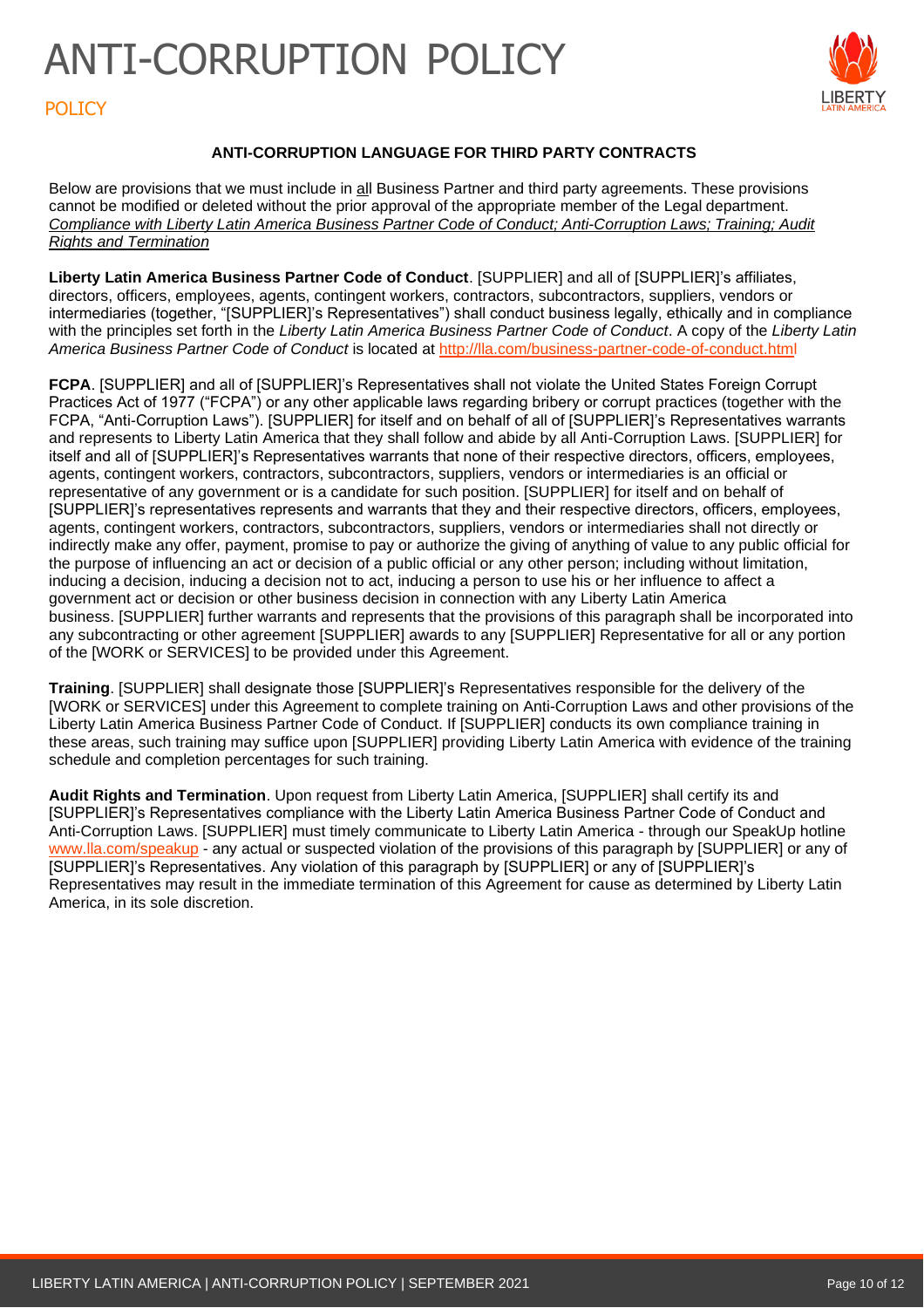

# **POLICY**

# **LIBERTY LATIN AMERICA ANTI-CORRUPTION CERTIFICATION**

CERTIFICATION NUMBER:

I, [\*insert name of authorized officer of certifying entity\*], individually and on behalf of [\*insert name of certifying entity\*] and its affiliates, directors, officers, employees, agents, contingent workers, contractors, subcontractors, suppliers, vendors or intermediaries (together, the "Certifying Entity"), do hereby represent, warrant and certify to Liberty Latin America Ltd., and all of its affiliates, subsidiaries, related entities and their respective directors and officers (together "LLA") the following with respect to any business conducted with or on behalf of LLA:

- 1. I have served as the [\*CEO/CFO/LEAD DIRECTOR/MANAGING DIRECTOR\*] of the Certifying Entity since [•], am authorized to execute this Certification and have conducted sufficient investigation or due diligence to verify and make the representations and warranties in this Certification.
- 2. I am familiar with the United States Foreign Corrupt Practices Act of 1977, as amended, the anti-corruption legislation or regulations of [insert countries where the Certifying Entity is located and where the work was performed, services or equipment delivered\*] and the LLA Anti-Corruption Policy (together. The "Anti-Corruption Laws and Policy").
- 3. For purposes of this Certification, I understand that the term "Public Official" means:
	- any officer, employee or representative of:
		- o a government or any department, agency or instrumentality thereof;
		- o a government owned or controlled commercial enterprise; or
		- o a public international organization (e.g., World Bank);
	- members of royal or ruling families;
	- leaders or elders of indigenous or aboriginal peoples and their families; or officials of any political party, or candidate for political office, or any person acting in an official capacity on behalf of a political party or candidate, whether paid or unpaid.
- 4. The services or equipment provided to or work performed by the Certifying Entity for LLA during are as follows: [\*insert description\*].
- 5. During the past 12 months the Certifying Entity met with, conducted business with or conducted transactions for or on behalf of LLA with the following Public Official(s):

[\*list public official name, title and date(s) of interactions or state NONE if none\*].

- 6. The Certifying Entity has provided training on compliance with the Anti-Corruption Laws and Policy to all directors, officers, employees, agents, contingent workers, contractors, subcontractors, suppliers, vendors or intermediaries representing the Certifying Entity in performing any of the services or work or providing any equipment to LLA.
- 7. In performing any work for, providing any services or providing any equipment to or on behalf of LLA, the Certifying Entity has complied with the Anti-Corruption Laws and Policy.
- 8. In performing any work for, providing any services or providing any equipment to or on behalf of LLA, the Certifying Entity has not in the past and will not in the future, either directly or indirectly (e.g., through any third party):
	- given, paid, offered to pay, promised or authorized another to pay any money or anything of value to any person (including without limitation a Public Official) for the purpose of:
		- $\circ$  improperly obtaining or retaining business for or with or directing business to LLA;
		- o influencing any official act, decision or decision not to act of any such person;
		- $\circ$  inducing such person to do or omit to do any act in violation of his or her lawful duty;
		- o securing any improper advantage; and/or
		- $\circ$  inducing such person to affect or influence any act or decision of another person;